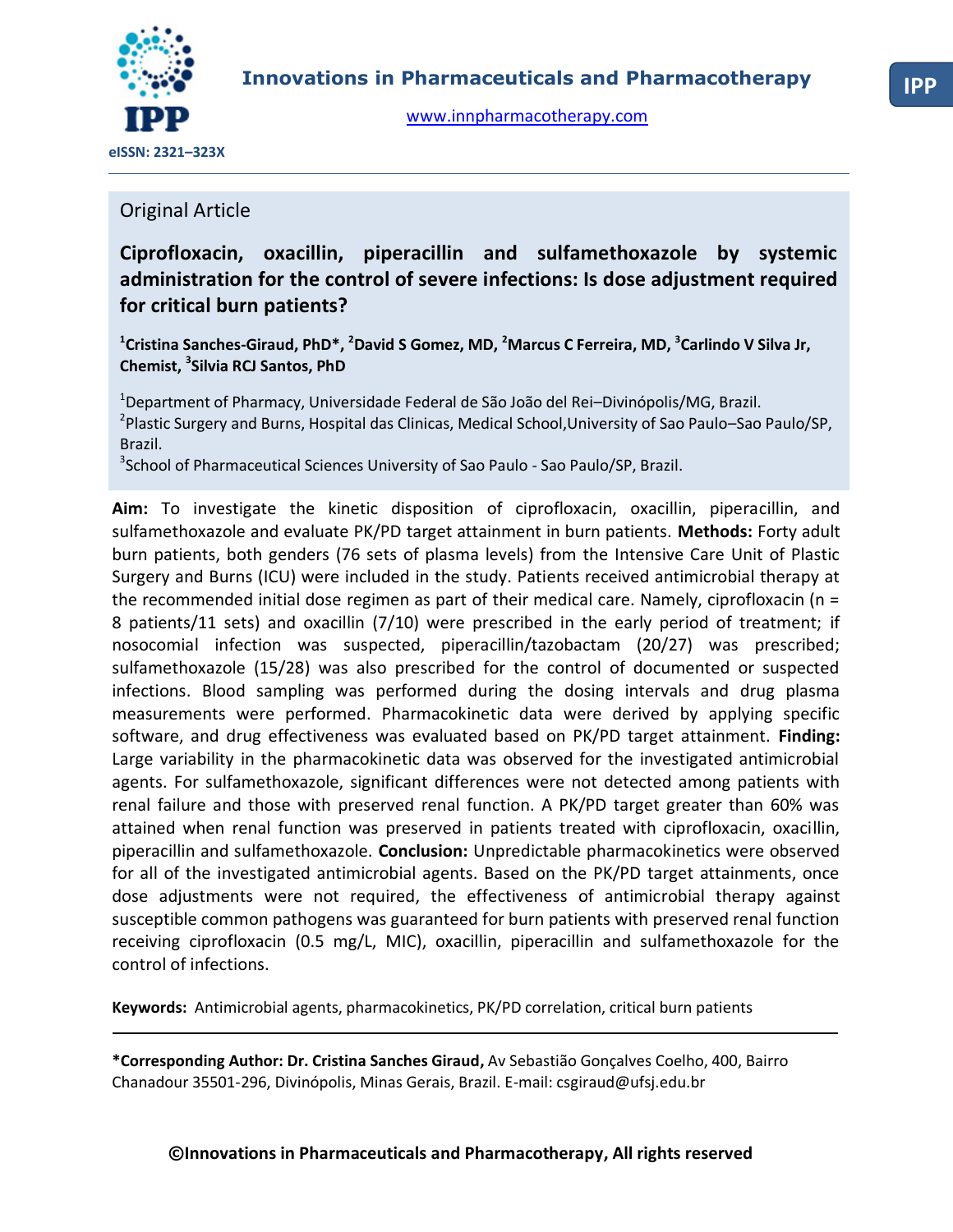### **1. Introduction**

Infections remain the most frequent cause of morbidity and mortality in critical burn patients. The disruption of the normal skin barrier, immunocompromised state and prolonged hospital stay makes burn patients easier targets for microbial or fungal colonization. Thus, the diagnosis of infection and early administration of antimicrobial therapy against etiological microbial agents are decisive factors for the successful treatment and control of infections in burn patients [1].

Consequently, a significant number of factors have an effect on burn patients, and the area and depth of burn injury, sepsis, degree of hydration, serum protein concentration, age, renal function and period after thermal injury may affect the pharmacokinetics (PK) of drugs, which alter antimicrobial plasma concentrations and affect antimicrobial activity. Variability in PK parameters has been observed, which makes it difficult to establish a standard dosage regimen and highlights the need for dose adjustment [2- 5].

Ciprofloxacin, oxacillin, piperacillin and sulfamethoxazole are commonly prescribed to burn patients in intensive care units (ICU); however, few data related to their pharmacokinetic changes and effects on pharmacodynamics have not yet been reported despite the a considerable amount of data related to others antimicrobial agents [6-10]. Thus, antimicrobial plasma monitoring significantly affects the effectiveness of drug therapy, permitting earlier clinical intervention for dose adjustment, especially in critical burn patients. In addition, dose adjustments based on pharmacokinetic and pharmacodynamics (PK/PD) target attainments, in which key factors include the time course of drug plasma levels after dose administration and the minimum inhibitory concentration (MIC), are relevant to guarantee the control of infection [11].

Because few data concerning dose requirements related to PK/PD analysis for burn patients have been reported, the aim of the present study was to investigate plasma drug monitoring in burn patients receiving ciprofloxacin, oxacillin, piperacillin and sulfamethoxazole by applying pharmacokinetics and PK/PD target attainments to determine the required dose adjustment.

### **2. Materials and Methods**

### **Study Design and Patient Eligibility**

The clinical protocol was a prospective, openlabel study and was approved by the Ethical Committee (Protocol nº 0069/09) of the Hospital das Clinicas, Medical School, University of Sao Paulo. The study was conducted from May of 2009 to May of 2012, and informed written consent was obtained from all legally designated patient representatives.

Adult patients with severe thermal injuries from the ICU of Plastic Surgery and Burns were eligible for inclusion. Patients with drug intolerance and pregnant patients were excluded. Sepsis diagnosis was based on clinical and laboratorial data according to the consensus conference of the American Burn Association (2007) [12].

Patients presented initially preserved renal function and subsequently received intravenous ciprofloxacin, oxacillin, piperacillin and sulfamethoxazole as part of their medical care, in accordance with the following institutional guidelines: a) until the third day of hospitalization, patients with a suspected or confirmed diagnosis of infection received ciprofloxacin (400 mg, 12/12 h) and/or oxacillin (2 g, 4 qh) until laboratory data were obtained (culture and susceptibility testing results); b) patients with nosocomial suspected infections of gram negative agents received piperacillin/tazobactam (4.5 g, 8 qh); c) patients with a documented or suspected diagnosis of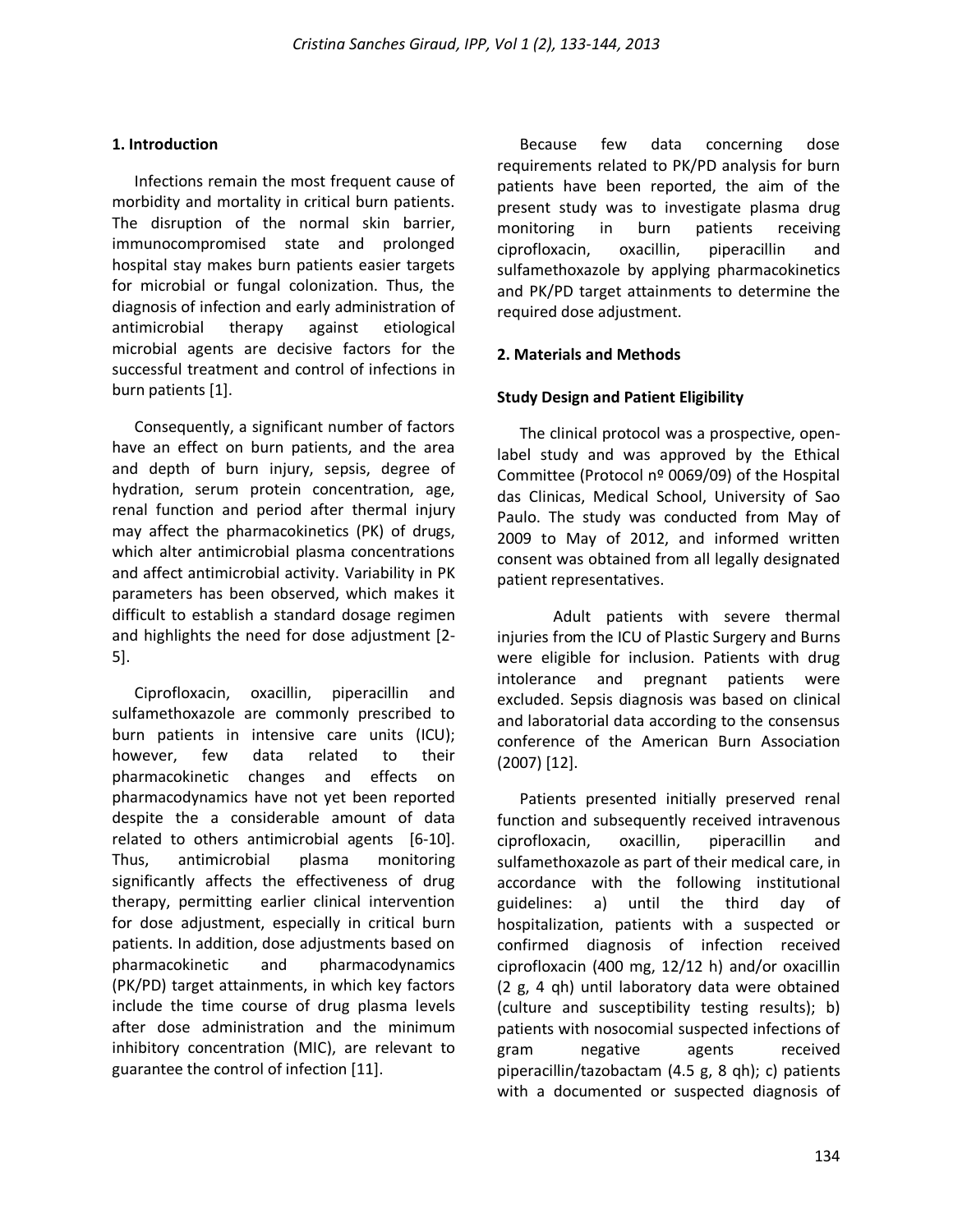*Stenotrophomonas maltophilia* or *Burkholderia cepacia*received sulfamethoxazole (80 mg/kg, daily). Ciprofloxacin, oxacillin, piperacillin and sulfamethoxazole were infused over 0.5 to 1 hours, based on dose regimen guidelines. If end stage renal dysfunction was observed, an empirical dose adjustment of sulfamethoxazole (20 mg/Kg, daily) was performed.

Decisions regarding the initial antimicrobial therapy and subsequent changes in dose regimens were made by the clinical team and were based on perceived clinical indications and laboratory data including pharmacokinetics and PK/PD target attainments. The TBSA (total burn surface area) was estimated by applying the Lund-Browder method [13]. Creatinine clearance was estimated by Cockcroft and Gault's method [14], and all of the patients showed initially preserved renal function.

### **Sample Collection for Pharmacokinetic Analysis**

Blood samples (at least five samples) were obtained from each patient at the steady state level through a central catheter into sodium EDTA tubes (2 mL each) and was strategically planned based on the dosing interval. Collected blood samples were centrifuged immediately after collection at 1800 g, and the plasma was transferred to labeled vials and stored  $(-20^{\circ}C)$ until the drug plasma assays were performed, which was achieved by applying a recently reported bioanalytical method, as outlined below.

# **Bioanalytical Method**

Simultaneous analysis of plasma for antimicrobials (ciprofloxacin, oxacillin, piperacillin and sulfamethoxazole) by high performance liquid chromatography (HPLC) requires as internal standard (IS) ketoconazole (100  $\mu$ g/mL). Plasma samples (200  $\mu$ L) were added to acetonitrile (600  $\mu$ L), vortexed for 20 seconds and centrifuged (8000 g,  $5^{\circ}$ C). Purified plasma extract was concentrated to residue in a water bath and dissolved in 200  $\mu$ L of an 8:2 v/v mixture of water: acetonitrile and  $10 \mu$ L was injected into the HPLC. Chromatographic analysis was performed on a LC10 Class VP (Shimadzu, Japan) using a Shimpack™ CLC-CN column (150 x

6.0 mm, 5 µm, Shimadzu). The mobile phase consisted of 0.01 M phosphate buffer and acetonitrile (68:32, pH 4.0,  $v/v$ ) at a flow rate of 0.5 mL/min. A UV detector was set at 280 nm (0- 9.5 min) for ciprofloxacin and was changed to 210 nm (9.5-35.0 min) for oxacillin, piperacillin, sulfamethoxazole, and IS measurements. The peaks of interest eluted at 8.6 min (ciprofloxacin), 10.4 min (piperacillin), 13.6 min (oxacillin), 15.9 min (sulfamethoxazole) and 28.0 min (IS). Endogenous compounds eluted up to 7.5 min of each chromatographic run, and a total run time of 35 minutes was required. The linear range of the assay was  $0.2$ -20.0  $\mu$ g/mL for  $ciproflox (in, 1.0-100  $\mu$ g/mL for  $ox (allin, and)$$ piperacillin, and 0.8-100 µg/mL for sulfamethoxazole. Internal controls with high, medium and low concentrations included 15, 8 and  $0.4 \mu$ g/mL of ciprofloxacin, 75, 40 and 2 µg/mL of oxacillin and piperacillin, and 80, 40 and 4  $\mu$ g/mL of sulfamethoxazole, respectively. In-process quality control samples showed a mean inter-day imprecision and accuracy (expressed as the systematic error) of 1.83- 4.67%/3.31-9.36% for ciprofloxacin, 6.73- 8.16%/3.01-14.01% for oxacillin, 1.74- 5.99%/3.86-7.57% for piperacillin, and 0.93- 3.39%/4.25-9.39% for sulfamethoxazole. Additionally, good drug plasma stability was demonstrated after three consecutive freezingthawing cycles.

# **Pharmacokinetic Analysis**

Plasma concentration–time data were analyzed using non-compartmental analysis and PK Solutions 2.0 software (Summit, USA), and parameters at the steady state were obtained for the maximum ( $C^{ss}$ max) and minimum ( $C^{ss}$ min) drug plasma concentration. The estimated parameters included the terminal elimination rate constant (kel), biological half-life  $(t1/2<sub>B</sub>)$ , area under the plasma concentration-time dosing interval curve  $(\tau)$  (AUC<sup>SS</sup> $\tau$ ), plasma clearance  $(CL_T)$  and apparent volume of distribution (Vd $^{ss}$ ).

# **Pharmacokinetic/Pharmacodynamic (PK/PD) Target attainment**

PK/PD target attainments (target) were established according to each antimicrobial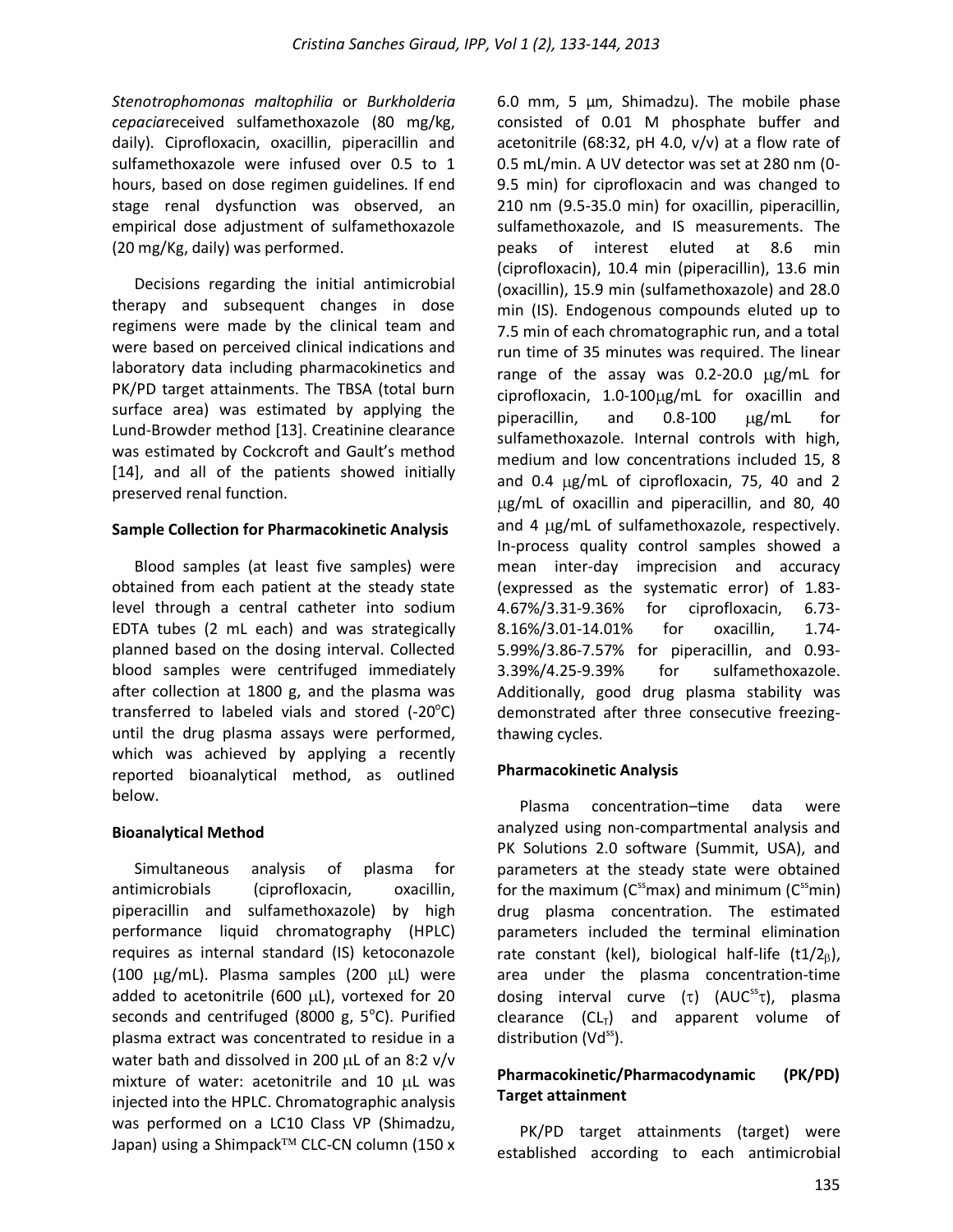characteristic as described below and were expressed as the percentage of desired target sets achieved. PK/PD analysis was performed to evaluate the effective attained concentration range.

For ciprofloxacin, when the ratio between the area under the plasma concentration *versus* time curve and the minimum inhibitory concentration was greater than 125 (AUC $_{_{0\text{-}24}}^{\text{ss}}$ /MIC> 125), drug efficacy was predicted [15]. For  $\beta$ -lactam derivatives such as oxacillin and piperacillin, the PK/PD data indicated that the best parameter was the percentage of the time dosing interval in which the drug plasma concentration remained above the minimum inhibitory concentration  $(X / T > M)$ C). Data equivalent to 50% were required for antimicrobial activity against *Staphylococcus aureus*, while 70% was required for other strains [16]. For sulfamethoxazole,  $AUC^{ss}_{0-24}/MIC$  values greater than 25 were considered to guarantee antimicrobial effectiveness [17].

Concerning potential common pathogens, the MIC values selected for PK/PD target attainments were obtained based on antimicrobial susceptibility data in the EUCAST/European Committee Antimicrobial Susceptibility Testing database. The MIC for sulfamethoxazole was 38 mg/L for susceptible microbials [*18*]*.* Patients' antimicrobial effectiveness was estimated according to the percentage of target attainment.

#### **Statistics**

Demographic and pharmacokinetic data were analyzed with GraphPadPrisma, Version 5.0 (GraphPad Software, Inc., Chicago, IL) software. Data related to the daily dose and pharmacokinetic parameters (biological half-life, plasma clearance and apparent volume of distribution) were analyzed by the Shapiro-Wilk normality test.

For sulfamethoxazole, dose and kinetic data were compared by applying Wilcoxon's matched

pair signed rank test. The level of statistical significance for all of the tests was defined as a p-value less than 0.05.

### **Results**

Forty adult burn patients with preserved renal function or renal dysfunction at the hypermetabolic stage (48 h after thermal injury and resuscitation) were included in the present study. As part of their treatment, patients investigated during the clinical follow-up period in the ICU received antimicrobials alone or in association, as described in Table I. In addition, five patients (9 sets) presented renal dysfunction during sulfamethoxazole therapy.

# **TABLE I**

Demographic data, expressed as the mean and standard deviation, are presented in Table II. A high percentage of inhalation injuries by thermal accident were registered and thermal injuries were predominant compared to electrical accidents. Pharmacokinetic parameters (median/quartile) for antimicrobial agents are also described in Table II. In addition, only data concerning sulfamethoxazole were distributed in two groups of sets, according to the patient's renal function (preserved or renal impairment). Statistical significant differences were not observed (p>0.05) between groups.

# **TABLE II**

PK/PD data were plotted against the MIC values (Table II) of the investigated antimicrobial agents, considering the predictive index for drug efficacy, as expressed for ciprofloxacin (AUC $^{ss}$ <sub>0</sub>.  $_{24}/$ MIC>125), oxacillin (50-70%  $f$ T>MIC), piperacillin (50-70% f T>MIC) and sulfamethoxazole (AUC<sup>ss</sup><sub>0-24</sub>/MIC>25 for NRF and RF), and the percentages of PK/PD target attainment were determined.

#### **Discussion**

To reduce morbidity and mortality in critically ill patients with severe infections, source control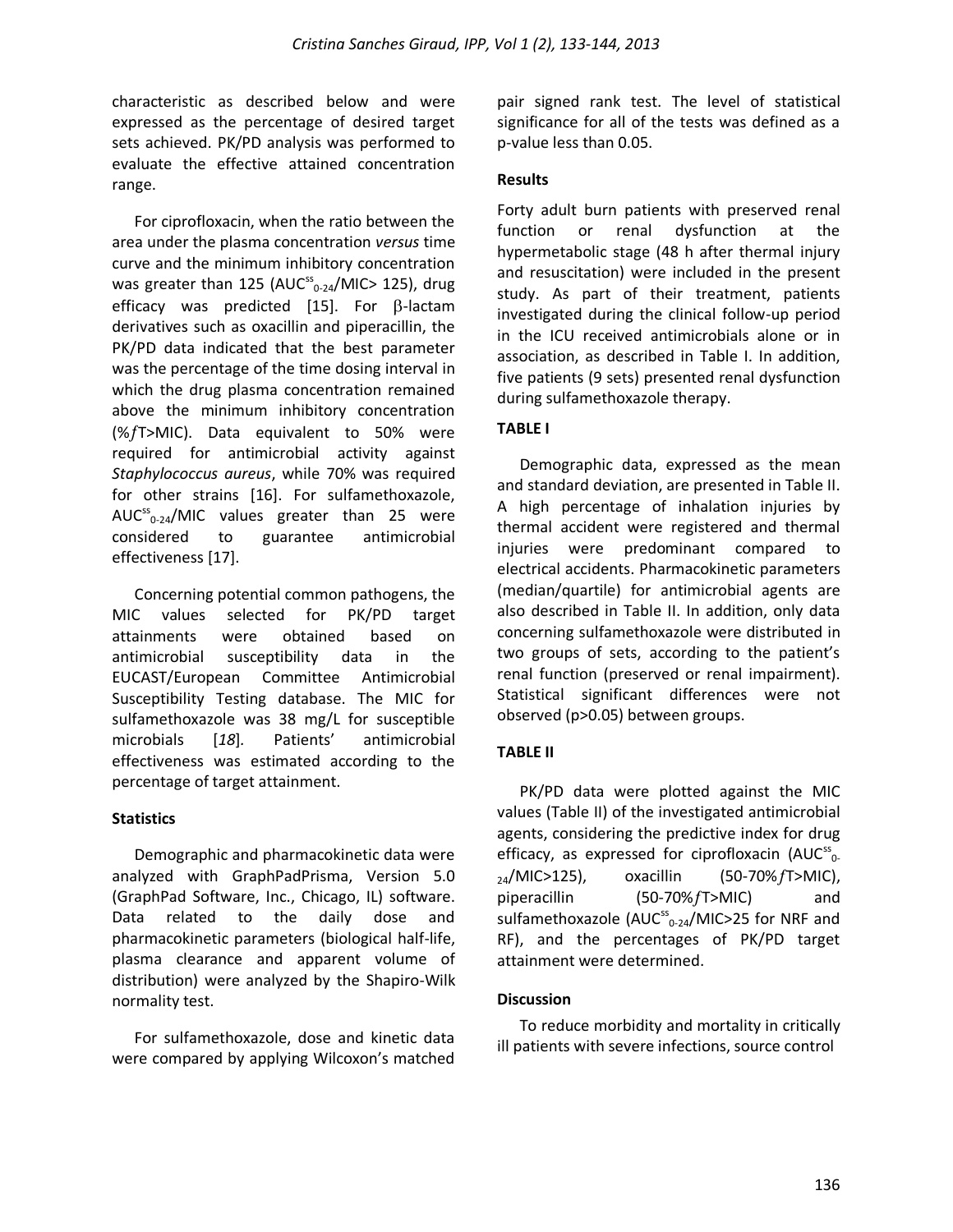#### *Cristina Sanches Giraud, IPP, Vol 1 (2), 133-144, 2013*

| Table I. Patients' individual characteristics in different periods of follow up in the ICU |  |  |  |  |
|--------------------------------------------------------------------------------------------|--|--|--|--|
|--------------------------------------------------------------------------------------------|--|--|--|--|

|            | Sets           | Age   | Gender      | Weight | <b>TBSA</b>    | $\mathsf{CL}_{\mathsf{cr}}$ | Injury         | Antimicrobial           |
|------------|----------------|-------|-------------|--------|----------------|-----------------------------|----------------|-------------------------|
| Allocation | (no.)          | (yrs) |             | (kg)   | (%)            | (mL/min)                    | (T,I,E)        | Agent (1-4)             |
| #1         | 4              | 43    | M           | 102    | 18             | 85.9                        | E              | 3, 4                    |
| #2         | $\mathbf{1}$   | 41    | M           | 58     | $10.5\,$       | 91.6                        | $\mathsf T$    | $\overline{3}$          |
| #3         | $\mathbf 2$    | 53    | M           | $70\,$ | 28.5           | 97.2                        | E              | $\overline{\mathbf{3}}$ |
| #4         | $\mathbf 1$    | 45    | M           | 85     | 58             | 128.9                       | T, I           | $\overline{\mathbf{3}}$ |
| #5         | 4              | 22    | M           | $70\,$ | 75             | 98.1                        | $\mathsf T$    | 4                       |
| #6         | $\mathbf{1}$   | 62    | M           | $70\,$ | 29.5           | 126.4                       | E              | $\overline{\mathbf{3}}$ |
| #7         | $\mathbf{1}$   | 26    | F           | 50     | 39             | 230.1                       | $\sf T$        | 1, 2                    |
| #8         | 5              | 35    | F           | 60     | 52.5           | 128.2                       | T, I           | 3, 4                    |
| #9         | $\overline{2}$ | 36    | M           | $70\,$ | 8              | 40.4                        | $\sf T$        | $\overline{4}$          |
| #10        | $\mathbf 1$    | 26    | M           | 70     | 62             | 106.6                       | T, I           | $\overline{3}$          |
| #11        | 4              | 32    | $\mathsf F$ | 70     | 28             | 135.2                       | T, I           | 1, 2                    |
| #12        | $\overline{2}$ | 32    | M           | $70\,$ | 33.5           | 73.9                        | $\mathsf E$    | $\overline{4}$          |
| #13        | $\overline{2}$ | 90    | M           | 64     | 8.5            | 41.2                        | $\sf T$        | 4                       |
| #14        | $\overline{2}$ | 18    | F           | 52     | 20.3           | 117.3                       | $\mathsf T$    | 4                       |
| #15        | $\overline{2}$ | 55    | M           | 70     | 35             | 40.1                        | T, I           | 4                       |
| #16        | $\mathbf 1$    | 19    | M           | 65     | 23             | 235.2                       | E              | $\mathbf{1}$            |
| #17        | $\mathbf 1$    | 22    | M           | $70\,$ | 49             | 106.6                       | T, I           | $\overline{\mathbf{3}}$ |
| #18        | $\overline{2}$ | 31    | M           | 75     | 18             | 114.7                       | T, I           | 3                       |
| #19        | $\overline{2}$ | 29    | F           | 65     | 45             | 250.5                       | T, I           | $\overline{\mathbf{4}}$ |
| #20        | $\mathbf 1$    | 60    | M           | 80     | 23             | 112                         | $\sf T$        | $\overline{\mathbf{3}}$ |
| #21        | $\mathbf{1}$   | 18    | M           | $70\,$ | 23             | 163.6                       | E              | $\overline{\mathbf{3}}$ |
| #22        | 1              | 29    | М           | 70     | 52             | 112.4                       | T, I           | $\mathbf{3}$            |
| #23        | $\mathbf{1}$   | 50    | F           | 65     | 30             | 86.4                        | $\top$         | $\pmb{4}$               |
| #24        | $\mathbf 2$    | 27    | $\mathsf F$ | 65     | 75             | 57.3                        | T, I           | $\overline{4}$          |
| #25        | $\mathbf{1}$   | 44    | F           | 80     | 15             | 177.1                       | $\top$         | 1, 2                    |
| #26        | $\mathbf 1$    | 18    | M           | 75     | 13             | 195                         | $\sf T$        | 1, 2                    |
| #27        | $\mathbf{1}$   | 62    | M           | 45     | 17.5           | 66.8                        | $\sf T$        | $\overline{\mathbf{3}}$ |
| #28        | $\mathbf 1$    | 45    | M           | 90     | 42             | 155.1                       | $\mathsf T$    | $\overline{\mathbf{3}}$ |
| #29        | 2              | 27    | F           | 60     | 74             | 173.2                       | T,I            | 2, 4                    |
| #30        | $\mathbf{1}$   | 26    | F.          | 60     | 26.5           | 96.1                        | T, I           | 3                       |
| #31        | $\mathbf{1}$   | 20    | M           | 90     | 70             | 111.2                       | T, I           | $\mathbf{1}$            |
| #32        | $2^{\circ}$    | 71    | M           | 60     | 9              | 108.5                       | $\mathsf T$    | 1, 2, 3                 |
| #33        | $\mathbf{1}$   | 54    | M           | 80     | 65.5           | 64.6                        | T              | $\overline{3}$          |
| #34        | $\mathbf{1}$   | 41    | M           | 80     | 58.8           | 91.7                        | T, I           | $\overline{4}$          |
| #35        | $2^{\circ}$    | 36    | M           | 70     | 36             | 202.2                       | T, I           | 1, 2, 4                 |
| #36        | $2^{\circ}$    | 40    | M           | 80     | 20             | 231.5                       | T, I           | $\mathbf{3}$            |
| #37        | $\mathbf{1}$   | 36    | F           | 65     | 47.5           | 60                          | T, I           | 4                       |
| #38        | $\mathbf{1}$   | 64    | M           | 80     | 14.5           | 82.5                        | T, I           | $\overline{3}$          |
| #39        | $\mathbf{1}$   | 47    | М           | 75     | 30             | 130.9                       | T, I           | $\overline{3}$          |
| #40        | $\overline{2}$ | 38    | M           | 70     | $\overline{4}$ | 147                         | $\mathsf{E}^-$ | $\overline{3}$          |

Abbreviations - ICU: Intensive Care Unit; F: Female; M: Male; TBSA: total burn surface area; CL<sub>cr</sub>: creatinine clearance; Injury - T: thermal; I: inhalation; E: electrical; Antimicrobials - 1: ciprofloxacin; 2: oxacillin; 3: piperacillin; 4: sulfamethoxazole

of the pathogen and early and appropriate antimicrobial therapy remain the most important interventions that the clinician can implement. Therefore, an appropriate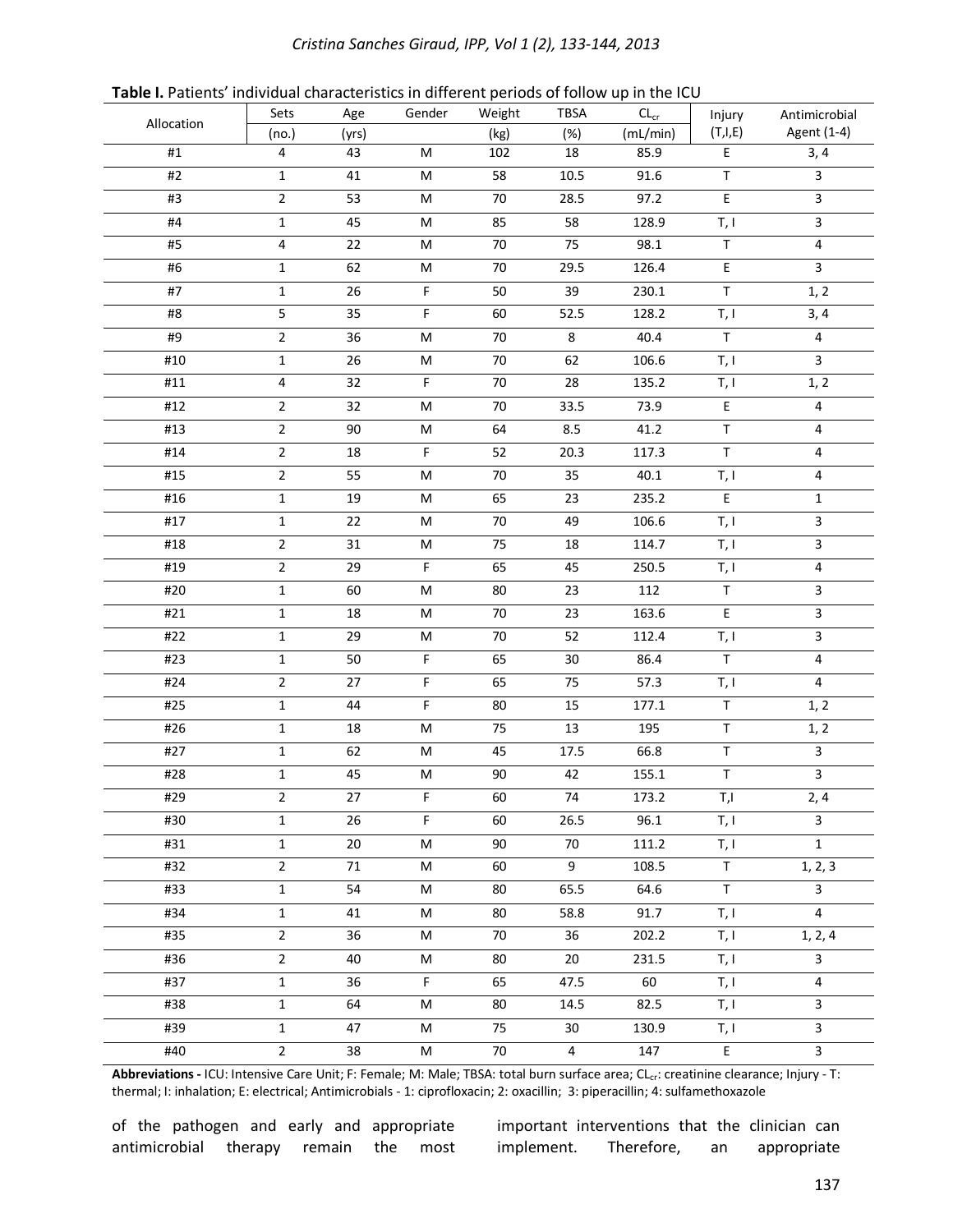antimicrobial dosing regimen is key for the eradication of infection-causing bacteria and an important factor in the emergence and proliferation of antibiotic-resistant strains. Within this context, drug plasma monitoring coupled with drug effectiveness prediction tools by PK/PD target attainments are key issues to ensure adequate drug therapy. An adequate bioanalytical method must also be developed to ensure the safe use of these tools and to implement interventions in a timely manner [23].

The pharmacokinetics of several drugs has been studied in burn patients, including antimicrobial agents, and wide variability within and among patients has been reported. Thus, the unpredictability of the pharmacokinetics of antimicrobial agents in burn patients must be highlighted [4,5,9,19,20].

Pharmacokinetic data obtained in the present study for ciprofloxacin were in accordance with the data reported for burn patients by Garrelts (1996) and was in agreement with data related to the plasma clearance and volume of distribution in critically ill patients without burns [9,21,22].

Regarding the attainment of effective drug plasma concentrations for the recommended dose of ciprofloxacin (800 mg/daily), data from the present study was based on PK/PD target attainments and  $AUC^{ss}$ <sub>0-24</sub>/MIC>125. For ciprofloxacin, 73% target attainment was guaranteed for 0.5 mg/L (MIC) versus the inefficacy for strains with the same reported MIC values [9,22]. Based on the data obtained in the present study, dose adjustments were not required for strains with a MIC of 0.5 mg/L. However, as suggested by van Zanten*et al*., the daily dose of ciprofloxacin (800 mg) should be increased to 1200 mg to achieve the desired target [22]. In contrast, target attainment was 64% for a MIC of 1.0 and 36% for a MIC of 2.0 mg/L.

In the last twenty years, despite the lack of research concerning oxacillin pharmacokinetics and PK/PD target attainments, researchers have suggested that a continuous infusion of  $\beta$ - lactams would provide better bactericidal activity based on their short half lives [23,24]. Surprisingly, in the present study, the biological half-life of oxacillin was prolonged in burn patients compared to data reported by Kampf in 1983 for non-burn patients [23]. Thus, the results obtained in the present study were attributed to an increase in the biological halflife and volume of distribution, which does not change the drug plasma clearance in critically ill burn patients with preserved renal function. These changes support target attainment by PK/PD target attainments (50% $fT$  to 70% $fT$ >MIC) for strains with MICs ranging from 0.5 to 2 mg/L, corresponding to drug effectiveness ratesof100% (0.5mg/L MIC) and greater than 70% (1 – 2mg/L MIC). Consequently, oxacillin dose adjustments were not required after the drug was administered via short infusion every 4 hours.

Concerning piperacillin, several studies have shown that a continuous infusion is required in hospitalized patients [24-26]. However, pharmacokinetic data obtained in the present study were in accordance with those previously reported by [Shikuma](http://www.ncbi.nlm.nih.gov/pubmed?term=%22Shikuma%20LR%22%5BAuthor%5D) *et al.* and Bourget *et al .*for burn patients [10,27]. In addition, increases in the apparent volume of distribution of piperacillin were obtained more often in burn patients than in non-burned, critically ill patients with sepsis, as reported by Roberts *et al.* [25]. Finally, the data obtained in the present study indicated that dose adjustments for piperacillin were required for burn patients. Dose adjustments were performed once for strains with MICs of 2 –16 mg/L, and PK/PD target attainments greater than 80% were attained against the recommended index of  $50\%$   $f$  >MIC. Considering 70% fT>MIC, the percentage of target attainment was less than 80% and was equal to 59% in the follow-up periods for strains with MICs of 16 mg/L.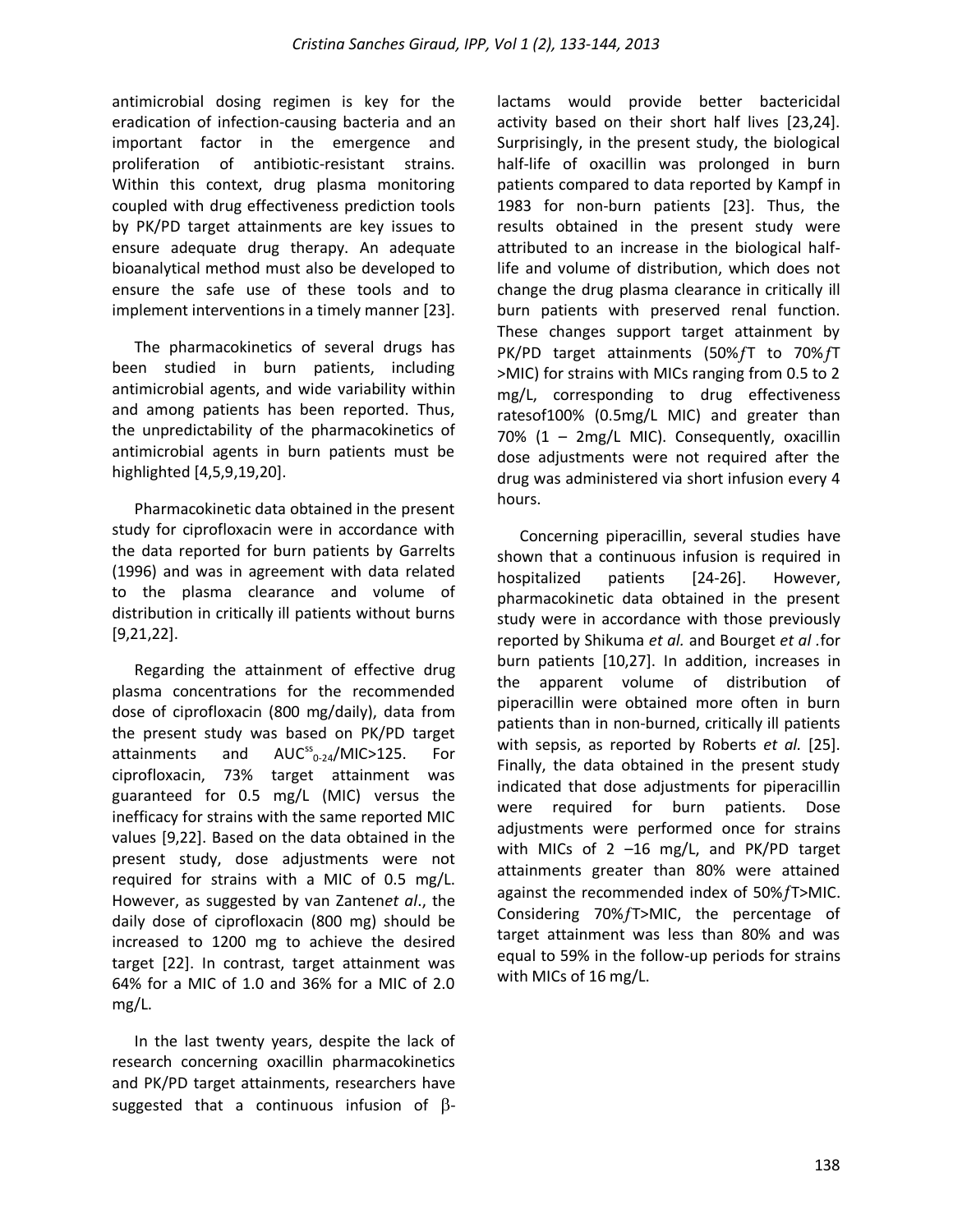# **Table no 2**: Demographic data, Pharmacokinetics and PK/PD target attainment

|                                  | Ciprofloxacin   | <b>Oxacillin</b> | Piperacillin    | Sulfamethoxazole |
|----------------------------------|-----------------|------------------|-----------------|------------------|
| Patients (N)                     | Aug-40          | Jul-40           | 20/40           | 15/40            |
| Sets of plasma levels (N)        | Nov-76          | Oct-76           | 27/76           | 28/76            |
| Age, yrs (mean $\pm$ SD)         | 33.5±16.7       | $36.6 \pm 16.1$  | $42.9 \pm 14.9$ | $38.6 \pm 16.7$  |
| Weight, kg (mean $\pm$ SD)       | $70.0 \pm 11.4$ | $66.4+9.5$       | $71.2 \pm 12.8$ | $68.5 \pm 10.8$  |
| TBSA,%                           | 29.1            | 30.6             | 29.4            | 41.4             |
| (mean/CI95%)                     | $(16.3 - 41.9)$ | $(15.2 - 45.9)$  | $(22.0 - 36.8)$ | $(30.3 - 52.5)$  |
| Thermal accident N/total (%)     | 7/8 (87%)       | 7/7 (100%)       | 15/20 (75%)     | 13/15 (87%)      |
| Inhalation injury N/total (%)    | 3/7(43%)        | 3/7(43%)         | 10/15 (67%)     | 08/13 (62%)      |
| Electrical accident no/total (%) | 1/8(13%)        | <b>NAP</b>       | 5/20(25%)       | 02/15 (13%)      |
| Renal Failure no/total (%)       | <b>NAP</b>      | <b>NAP</b>       | <b>NAP</b>      | 5/15(33%)        |

|                   | <b>Pharmacokinetics</b> |                       |                       |                       |                       |  |  |  |  |  |
|-------------------|-------------------------|-----------------------|-----------------------|-----------------------|-----------------------|--|--|--|--|--|
| PK Parameters and | Ciprofloxacin           | <b>Oxacillin</b>      | <b>Piperacillin</b>   |                       | Sulfamethoxazole      |  |  |  |  |  |
| Daily dose        | $(n=11 \text{ sets})$   | $(n=10 \text{ sets})$ | $(n=27 \text{ sets})$ | <b>NRF</b>            | <b>RF</b>             |  |  |  |  |  |
|                   |                         |                       |                       | $(n=19 \text{ sets})$ | $(n=09 \text{ sets})$ |  |  |  |  |  |
| t1/2 <sub>b</sub> | 6.1                     | $1.6\,$               | 2.6                   | 8.9                   | 15                    |  |  |  |  |  |
| (h)               | $(3.0-10.7)$            | $(0.6 - 7.5)$         | $(1.5-4.9)$           | $(5.8-14.0)$          | $(7.1 - 32.0)$        |  |  |  |  |  |
| CL <sub>T</sub>   | 1.3                     | 5.13                  | 3.33                  | 0.5                   | 0.4                   |  |  |  |  |  |
| (mL/min.kg)       | $(0.40 - 6.50)$         | $(2.48 - 8.55)$       | $(2.08 - 5.19)$       | $(0.34 - 0.61)$       | $(0.23 - 0.50)$       |  |  |  |  |  |
| $Vd^{ss}$         | 0.9                     | 1.16                  | 0.68                  | 0.41                  | 0.43                  |  |  |  |  |  |
| (L/kg)            | $(0.21 - 2.23)$         | $(0.19 - 5.00)$       | $(0.38 - 1.27)$       | $(0.16 - 0.72)$       | $(0.12 - 0.99)$       |  |  |  |  |  |
| Daily dose        | 9.8                     | 120.6                 | 172                   | 70.1                  | 34.6                  |  |  |  |  |  |
| (mg/kg)           | $(7.8-11.7)$            | $(87.2 - 154.0)$      | $(156.1 - 187.9)$     | $(58.2 - 82.0)$       | $(16.1 - 53.1)$       |  |  |  |  |  |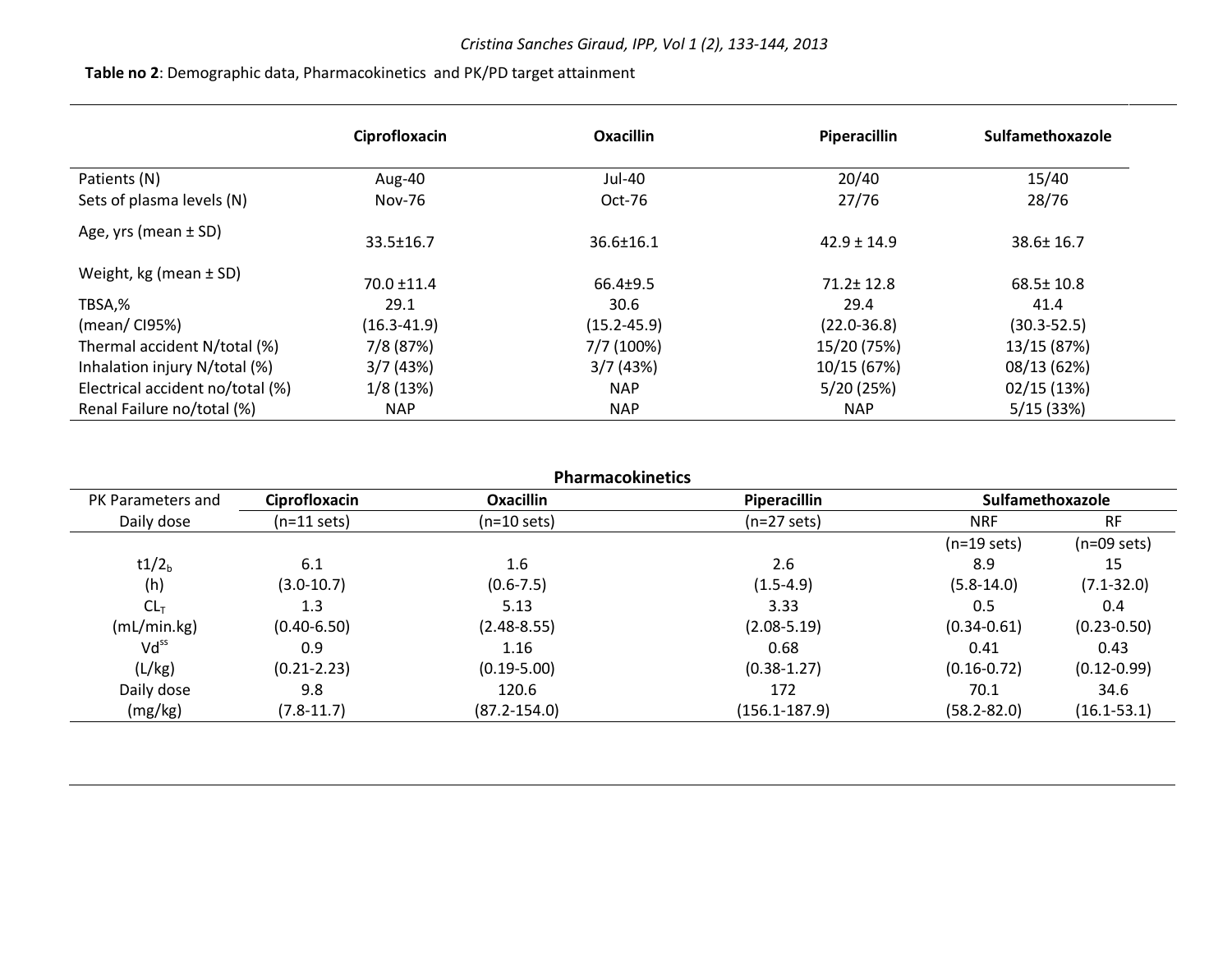| Pharmacokinetic-Pharmacodynamic Correlation -PK/PD target attainment (%) |                            |     |                          |     |            |     |            |     |                          |     |                          |     |            |     |
|--------------------------------------------------------------------------|----------------------------|-----|--------------------------|-----|------------|-----|------------|-----|--------------------------|-----|--------------------------|-----|------------|-----|
| PK/PD<br>parameter                                                       | $AUC^{ss}_{0.24}/$ MIC>125 |     | 50% fT>MIC<br>70% fT>MIC |     | 50% fT>MIC |     | 70% fT>MIC |     | $AUC^{ss}_{0.24}/MIC>25$ |     | $AUC^{ss}_{0.24}/MIC>25$ |     |            |     |
|                                                                          | <b>MIC</b>                 | TA% | <b>MIC</b>               | TA% | <b>MIC</b> | TA% | <b>MIC</b> | TA% | <b>MIC</b>               | TA% | <b>MIC</b>               | TA% | <b>MIC</b> | TA% |
|                                                                          | 0.5                        | 73  | 0.5                      | 100 | 0.5        | 100 |            | 100 |                          | 100 | 38                       | 79  | 38         | 67  |
|                                                                          |                            | 64  | л.                       | 100 | ı.         | 80  | ο          | 100 |                          | 80  | 76                       | 56  | 76         | 33  |
|                                                                          |                            | 36  | 2                        | 90  | 2          | 70  | 16         | 90  | 16                       | 70  |                          |     |            |     |

**Statistics:** Wilcoxon matched pair signed rank test. Data expressed as median (Quartiles 25-75%) for kinetic data and as mean (CI95%): confidence interval 95% for daily dose.

**Abbreviations -** NRF: normal renal function; RF: renal failure; t1/2b: half-life; CLT: total body clearance; Vdss: volume of distribution at the steady state; TA: target attainment; MIC: minimum inhibitory concentration; AUCss0-24: daily area under the curve; %fT>MIC: time above MIC; NRF: normal renal function; RF: renal failure; NAP: Not applicable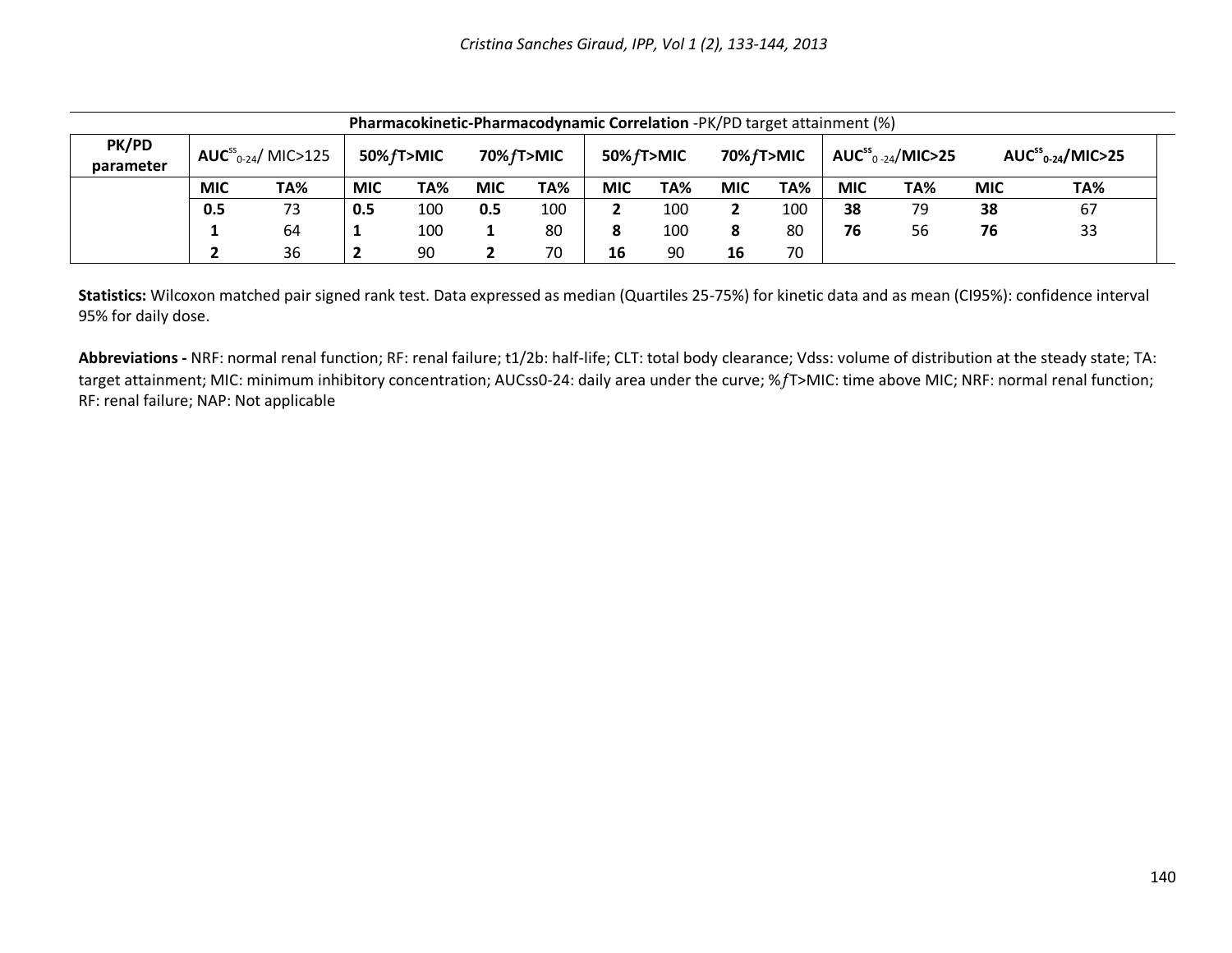If resistance patterns and other clinical variables are carefully considered, sulfamethoxazole remains a highly useful alternative to expanded-spectrum nextgeneration agents [23]. Sulfamethoxazole is mainly prescribed in ICU HIV patients with *Pneumocystis iiroveci* pneumonia, *Stenotrophomonasmaltophilia* or *Burkholderiacepacia* infections [17].

Due to the large kinetic variability in the data, significant differences were not observed for sulfamethoxazole when comparing the pharmacokinetic parameters obtained in renal impairment sets versus preserved renal function sets. Consequently, prolonged half-lives in patients with renal impairment were not detected, as previously reported [28,29]. In addition, the total amount of drug eliminated via urinary excretion was low and was approximately 15% of the administered dose. Thus, significant changes in drug clearance were not expected for patients with renal impairment [30, 31].

In contrast, for burn patients with preserved renal function, a similar increase in the volume of distribution and total body clearance was observed. Reduced plasma levels were expected in patients with preserved renal function, as previously reported by Hutabarat*et al.* [31]. Controversial data related to sulfamethoxazole dose regimen based on renal function were previously reported; once, if drug plasma clearance did not change, no decreases on daily dose was required in renal failure [28,29].

Decreases in the daily dose have been recommended for patients with renal dysfunction based on prolonged time-dose intervals [32,33].

Meanwhile, based on the data obtained in the present study, when the dose regimen was adjusted in patients with renal dysfunction by decreasing the daily dose, the target effectiveness was achieved in a lower percentage compared to those with preserved renal function. Thus, for patients with preserved renal function, the initial empirical dose regimen

of sulfamethoxazole must be increased to maximize the efficacy, while doses must be carefully decreased for patients with renal dysfunction.

Considering the effectiveness index (AUC/MIC>25) recommended by Cheng *et al.*[17] for sulfamethoxazole and the observed MIC of 38 mg/L, a high percentage of target attainment was obtained in the present study for patients with preserved renal function; however, a lower percentage of target attainment was obtained for burn patients with renal impairment .

Although PK/PD studies are not the only criteria used to determine when therapeutic decisions are necessary, these studies enable clinicians to consider the *in vitro* activity related to the pharmacokinetic profile of a given antimicrobial dosing regimen. Coupled with the knowledge of clinical trial results, resistance mechanisms, local susceptibility patterns and patient characteristics, such information enhances the clinical decision to ensure delivery for optimal care.

Limitations of the study must also be considered, including (i) the use of a calculated creatinine clearance determined by Cockcroft and Gault's method [14] as a renal function measurement instead of a 24 hour creatinine measurement; (ii) assumptions that weight on admission is reflective of the patients' weight throughout their entire stay in the ICU; and (iii) the use of the MIC value from surveillance databases instead of clinical laboratorial data when documented infections did not occur during the dose adjustment time course (iv) total drug plasma measurements.

In conclusion, unpredictable pharmacokinetics was observed for all of the investigated antimicrobials, highlighting the need for therapeutic drug plasma monitoring in burn patients. Regarding the attainment of effective drug plasma concentrations for the recommended dose of ciprofloxacin, 73% target attainment was only guaranteed for a MIC of 0.5 mg/L versus the inefficacy for common pathogens, which was 1-2mg/L (MICs). In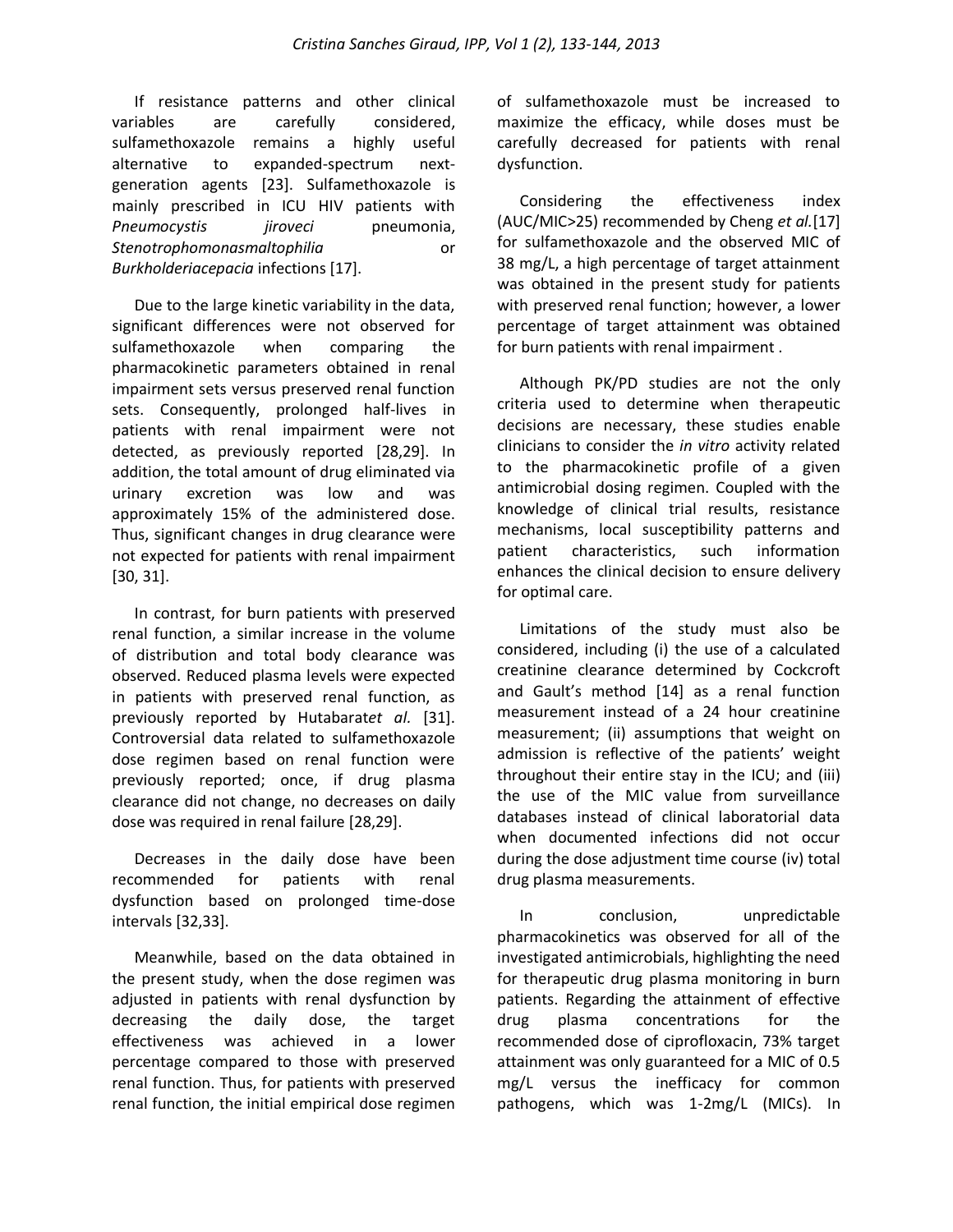addition, based on these findings, dose adjustments were not required for oxacillin, piperacillin and sulfamethoxazole in burn patients with preserved renal function once effectiveness was attained using the recommended dosing regimens, as evaluated by PK/PD target attainments. Thus, dose adjustment must be carefully considered for sulfamethoxazole in burn patients for renal failure sets.

**Conflict of interest:** Authors have no conflict of interest to declare

**Acknowledgements:** Authors are thanking to Mrs. Adriana Maria dos Santos for the technical laboratory supports and Supportive Foundations: Brazilian Foundation for Research, CAPES and FAPESP.

### **References**

- [1] Pruitt Jr B.A., McManus A.T. and Kim S.H. 2004. Burns. In: S.L. Gorbach, J.G. Barlett, N.R. Blacklow, Eds. Infectious Diseases, 3rd edn. Philadelphia PA: Lippincott Williams & Wilkis; 851-860.
- [2] Scaglione F. 2010. Pharmacokinetic/ pharmacodynamic (PK/PD) considerations in the management of Gram-positive bacteremia. Int J Antimicrob Agents; 36S:S33–S39.
- [3] Fry D.E. 1996. The importance of antibiotic pharmacokinetics in critical illness. Am J Surg;1(72 supl 6A):20S-5S.
- [4] [Weinbren](http://www.ncbi.nlm.nih.gov/pubmed?term=%22Weinbren%20MJ%22%5BAuthor%5D) M. J. 1999. Pharmacokinetics of antibiotics in burn patients. [J Antimicrob](http://www.ncbi.nlm.nih.gov/pubmed/10511398##) [Chemother;](http://www.ncbi.nlm.nih.gov/pubmed/10511398##) 44(3): 319-27.
- [5] Blanchet B., Jullien V.,Vinsonneau C., et al.2008. [Influence of burns on](http://www.ncbi.nlm.nih.gov/pubmed/18783295)  [pharmacokinetics and pharmacodynamics of](http://www.ncbi.nlm.nih.gov/pubmed/18783295)  [drugs used in the care of burn patients.](http://www.ncbi.nlm.nih.gov/pubmed/18783295) Clin Pharmacokinet; 47(10):635-54.
- [6] Elligsen M., Walker S.A.N., Walker S. E., et al. 2011.Optimizing initial vancomycin dosing in burn patients. Burns; 37(3)406-414.
- [7] Rybak M., Llomaetro B., Totschafer J., et al. 2009. Therapeutic monitoring of vancomycin in adult patients: a consensus review of American Society of Health-System Pharmacists, the Infectious Diseases Society of America, and the society of Infectious Diseases Pharmacists. Am J Health Syst Pharm; 66:82-98.
- [8] Moise P.,Forrest A.,Bhavnani S.,et al. 2004. Area under the inhibitory curve and pneumonia scoring system for predicting outcomes of vancomycin therapy for respiratory infections by Staphylococcus aureus lower respiratory tract infections. ClinPharmacokinet; 43:925-42.
- [9] Garrelts J.C., Jost G., Kowalsky S.F., et al. 1996. Ciprofloxacin Pharmacokinetics in Burn Patients. Antimicrob Agents Chemother; 40(5):1153–1156.
- [10] [Shikuma](http://www.ncbi.nlm.nih.gov/pubmed?term=%22Shikuma%20LR%22%5BAuthor%5D) L.R., [Ackerman](http://www.ncbi.nlm.nih.gov/pubmed?term=%22Ackerman%20BH%22%5BAuthor%5D) B.H.[, Weaver](http://www.ncbi.nlm.nih.gov/pubmed?term=%22Weaver%20RH%22%5BAuthor%5D) R.H., et al. 1990.Thermal injury effects on drug disposition: a prospective study with piperacillin[. J Clin Pharmacol;](javascript:AL_get(this,%20)30(7):632-7.
- [11] [Ravat](http://www.ncbi.nlm.nih.gov/pubmed?term=%22Ravat%20F%22%5BAuthor%5D) F., [le-Floch](http://www.ncbi.nlm.nih.gov/pubmed?term=%22Le-Floch%20R%22%5BAuthor%5D) R., [Vinsonneau](http://www.ncbi.nlm.nih.gov/pubmed?term=%22Vinsonneau%20C%22%5BAuthor%5D) C.et al. 2011. Antibiotics and the burn patient. [Burns;](javascript:AL_get(this,%20) 37(1):16-26.
- [12] Greenhalgh D.G., Saffle J.R., Holmes  $4^{\text{th}}$  J.H., et al. 2007. American Burn Association consensus conference to define sepsis and infection in burns. J Burn Care Res; 28:776– 90.
- [13] Lund C. and Browder N. 1944. The estimation of area burns. Surg Gynecol Obstet; 79:352– 9.
- [14] Cockcroft D.W. and Gault M.H. 1976. Prediction of creatinine clearance from serum creatinine. Nephron; 16:31-41.
- [15] Pea F.,Poz D.,Viale P. et al. 2006. Wich reliable pharmacodynamic breakpoint should be advised for ciprofloxacin monotherapy in the hospital setting? A TDM-based retrospective perspective. J Antimicrob Chemother; 58:380-386.
- [16] Kays M.B. 1999. Comparison of five  $\beta$ -lactam antibiotics against common nosocomial pathogens using the time above MIC at